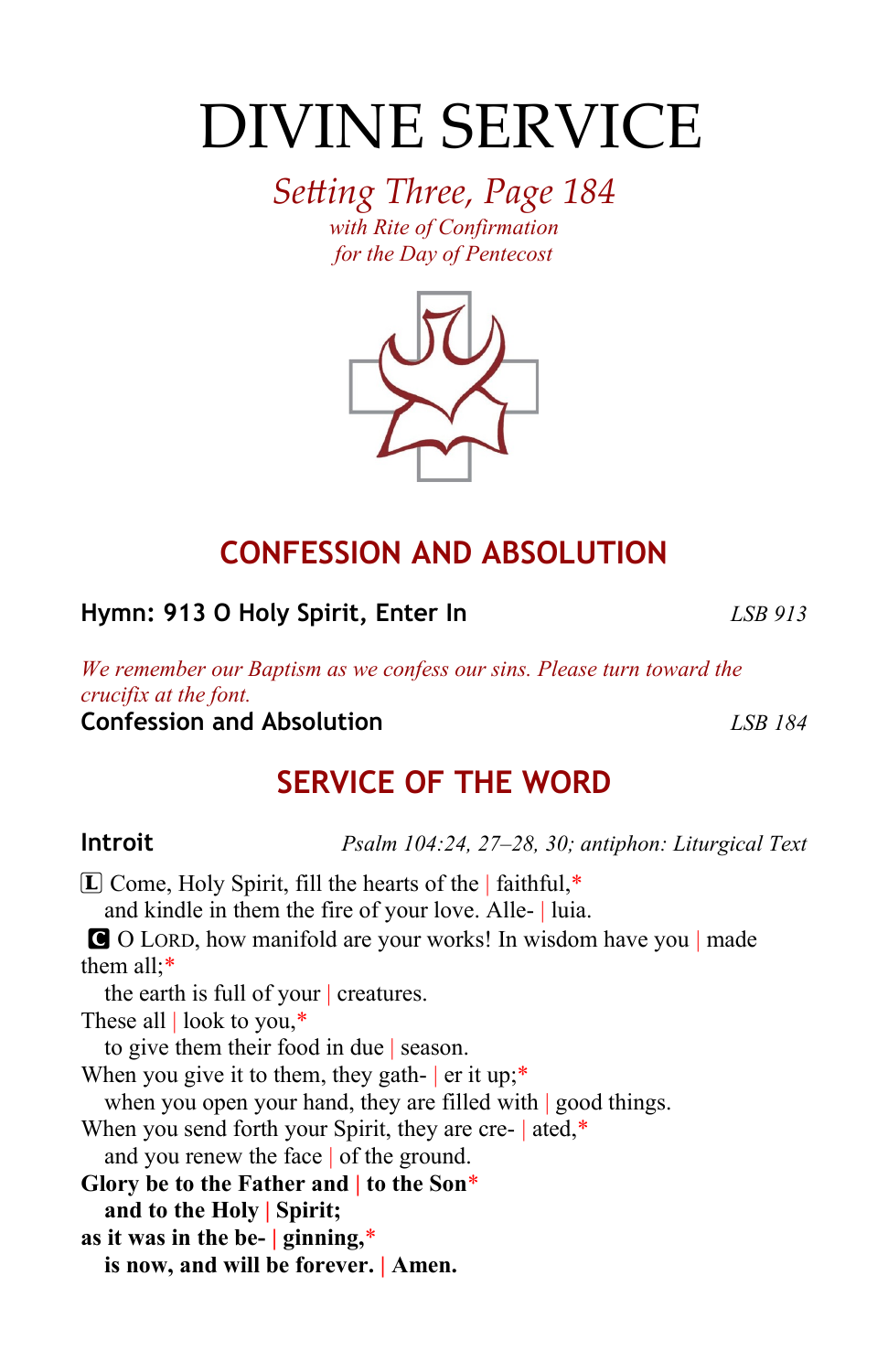| $\boxed{\mathbb{L}}$ Come, Holy Spirit, fill the hearts of the   faithful,* |  |
|-----------------------------------------------------------------------------|--|
| and kindle in them the fire of your love. Alle-   luia.                     |  |

## **Kyrie** *LSB 186*

#### **Gloria in Excelsis** *LSB 187*

#### **Salutation and Collect of the Day** *LSB 189*

O God, on this day You once taught the hearts of Your faithful people by sending them the light of Your Holy Spirit. Grant us in our day by the same Spirit to have a right understanding in all things and evermore to rejoice in His holy consolation; through Jesus Christ, Your Son, our Lord, who lives and reigns with You and the Holy Spirit, one God, now and forever.

#### **Old Testament Reading** *Genesis 11:1–9*

I will pour out my Spirit | on all flesh,\*

and your sons and your daughters shall prophesy.

and with the mouth one confesses | and is saved.

#### **Second Reading** *Acts 2:1–21*



Come, Holy Spirit, fill the hearts of the faithful, and kindle in them the fire of your love.



#### **Nicene Creed** *LSB 191*

**Hymn of the Day: 497 Come, Holy Ghost, God and Lord** *LSB 497*

With the heart one believes and is  $\vert$  justified,\*

**Gradual** *Acts 2:17b; Romans 10:10*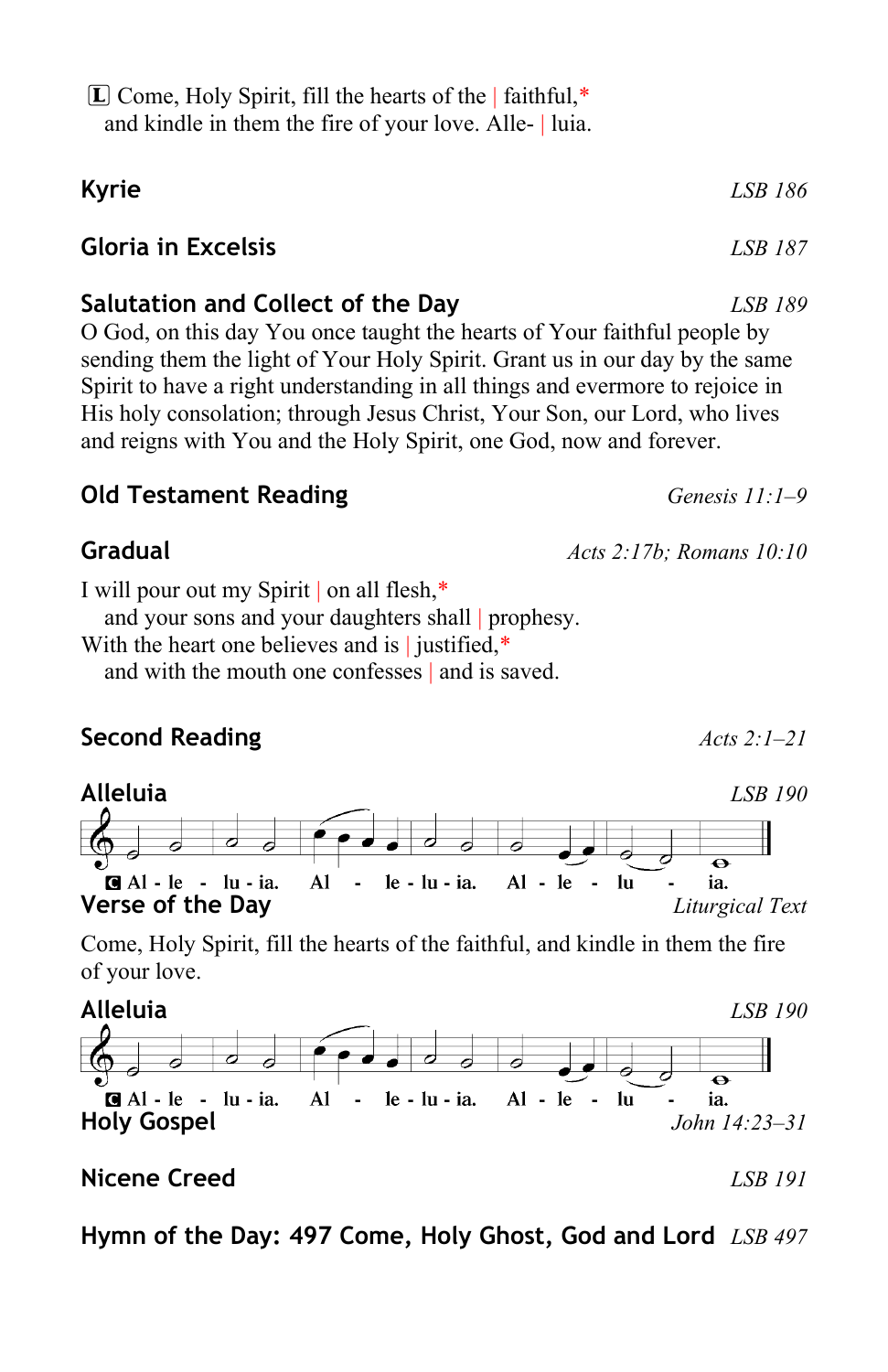#### **Sermon**

#### **Offertory** *LSB 192*

#### **Rite of Confirmation** *LSB 272*

Madison Quinn Putzman, born February 16, 2006, daughter of Nathan Putzman and Kimberly Putzman, was baptized on March 26, 2006, by the Reverend Dennis J. Putzman, with Dan Putzman and Lisa Moore serving as her sponsors. "The LORD is my light and my salvation; whom shall I fear? *The LORD is the stronghold of my life; of whom shall I be afraid? (Psalm 27:1)*

Caleb Wyatt Putzman, born May 15, 2007, son of Nathan Putzman and Kimberly Putzman, was baptized on June 24, 2007, by the Reverend Dennis J. Putzman, with Joseph Moore, and Sallie Putzman serving as his sponsors. *"For as many of you as were baptized into Christ have put on Christ." (Galatians 3:27).*

Jack Logan Putzman, born November 21, 2009, son of Dan and Michelle Putzman, was baptized on January 10, 2010, by the Reverend Dennis J. Putzman, with Lawrence (d. 2014) and Janice Krupa serving as his sponsors. *"Fear not, for I have redeemed you; I have called you by name, you are Mine." (Isaiah 43:1b)*

#### **Prayer of the Church**